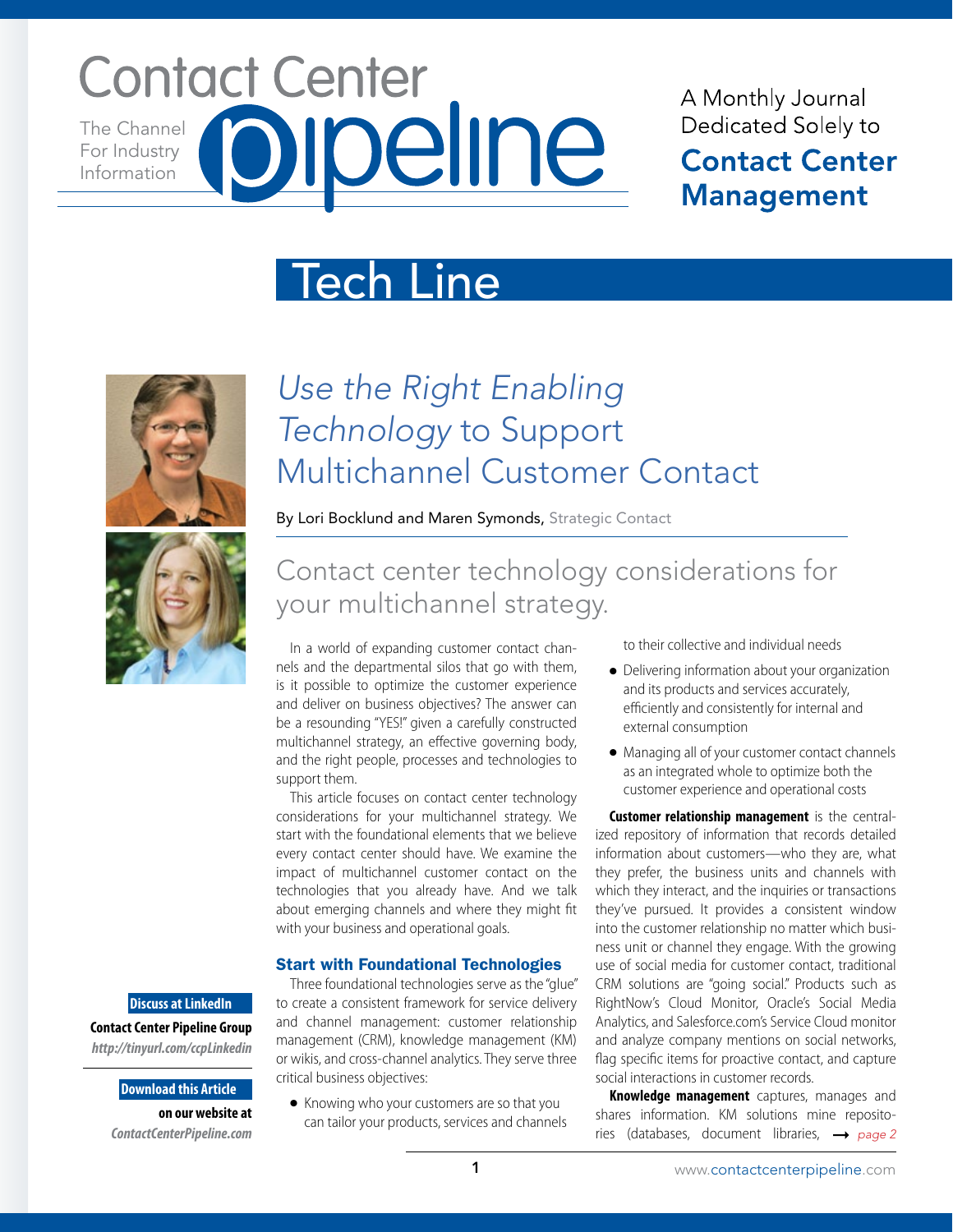## **TECH LINE**

#### $\rightharpoonup$  page 1

intranets, extranets, websites) in response to natural language queries and provide tools to add new information and insights. They're adept at managing the organization's intellectual assets as well as "tribal knowledge." Solutions built to realize in-house efficiencies can be extended to web self-service with appropriate screening, filtering, and security provisions.

**Wikis** can be a faster, lower cost alternative to KM solutions. They're collaborative, web-based applications that equip nontechnical users to create and edit any number of interlinked web pages using simple text editors. What they lack in capacity for mining existing repositories they gain in speed of information capture, organization, and presentation. (See "Collaborative Customer Care," *Pipeline*, December 2010.)

**Cross-channel analytics** is the discipline of measuring, analyzing and fine-tuning the quality, effectiveness, and efficiency of customer service delivery across all customer-facing channels. It is not merely a data warehouse that aggregates

channel-specific data and produces combined activity reports. Rather, cross-channel analytics traces customer paths within channels, across channels, and across time as they complete (or attempt to complete) transactions and assesses what's working and not working by channel and across channels. It identifies opportunities as well as problem areas that merit investment in channel expansion or improvement, and provides the hard data to support business case development.

## Use Core Technologies to Integrate Channels

We need to know something about customers when they initiate contact to route them to the right resources, provide appropriate treatment in queue, deliver pertinent details upon connection, and launch the right contact handling protocols. We're all familiar with how ANI, DNIS and caller prompting serve this function for voice connections, and we've traversed the learning curve to

 $\rightarrow$  page 4

## Selection Criteria for Cross-channel Analytics

If there was Pulitzer prize for achievement in ambiguous terminology, contact center "analytics" would certainly be in the running. Seemingly every vendor has a solution—e.g., speech analytics, data analytics, text analytics, performance analytics, customer experience analytics—with no consistent naming convention to describe the target use. While a detailed assessment of offerings is beyond our scope for this article, we'd suggest the following starter list of questions as you entertain vendor options for multichannel analytics:

- Which modes of customer contact does your solution take into account-e.g., store front, point of sale, kiosk, call center (inbound, outbound), self-service (IVR, web), proactive alerts, web chat, social media, mobility?
- Does the solution measure cost per contact by channel and overall?
- Do you integrate with CRM to assess findings and yield insights by customer segment?
- Do you have a means to capture and report on the customer experience at every step of their process within a given channel? As they cross channels? Can you identify exactly where and why problems occur and the actions customers take in response?
- Can you identify the percentage of each channel's activity that is directly related to hand-offs from, or deficiencies in, other channels?
- Can you identify which agents, skills or sites drive repeat contact? Can you tell which customer segments, products, services or business processes drive repeat contacts?
- Will the solution identify places where technology, process or people changes might drive revenue, reduce churn and/or decrease operating costs? Does it *pinpoint* opportunities to drive customers to lower cost channels?
- Does your solution provide a **graphical user interface** that readily presents findings and enables drill-down for detailed analysis? Can dashboards be tailored to the individual user?
- Are you willing to invest in a "proof of concept" to demonstrate the benefits of your offering and the ease with which the requisite technologies and processes can be put in place to support it?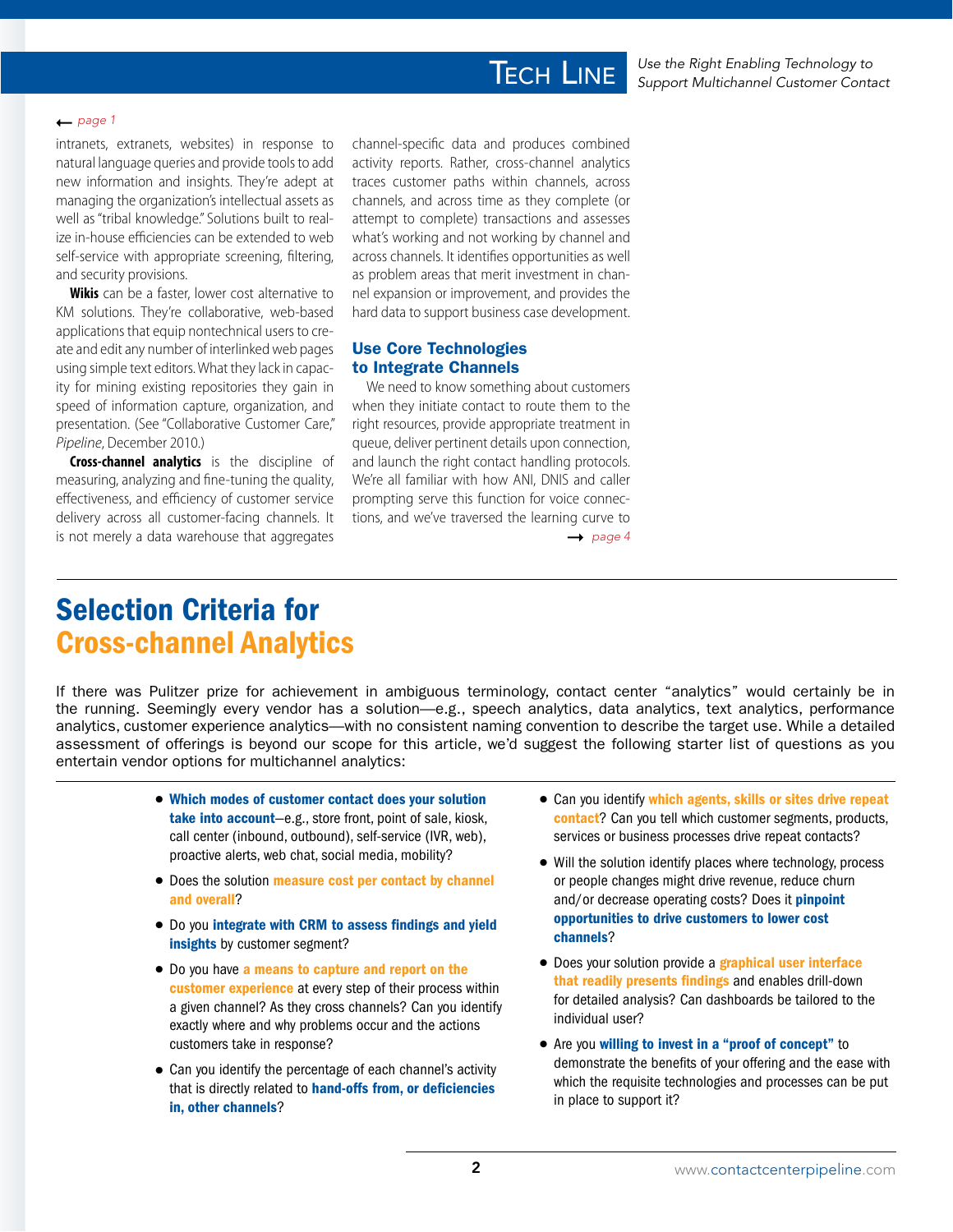# Taking the Plunge with Social Networking

By Carlo Delumpa, Principal, Hive Social Media

From gleaning insights over the Twittersphere to providing discussion forums for customer self-support, social networks have emerged as a way for companies like Comcast, BestBuy and Southwest Airlines to increase their support footprint.

How did these companies and others like them become proficient at social customer support? Here are a few key things they do well:

They listen for customer complaints, comments and compliments over their selected social networks. Using simple tools like Tweetdeck and Hootsuite, anyone can seek, find and track relevant conversations and respond to customers in near real-time. Listening takes a substantial investment in time to pour over conversations and decide what's relevant and what's not. While it's certainly possible to automate much of the listening and filtering with tools like Avaya's Social Media Manager, Cisco's Social Miner or Interactive Intelligence's Buzzient integration, listening still requires human interaction. Which brings me to the second thing these companies do well…

They integrate their social networking tools with their CRM tools. Companies like Jive and Lithium have integrations, or "connectors," to SalesForce.com and Siebel. Using a combination of a community platform with a CRM

system, companies can monitor support conversations, intercept and flag hot topics or issues, then use the CRM system to track resolution of the issue and attach it to the customer record. SalesForce.com's Chatter platform can be used internally to crowdsource a solution to a customer problem, then send the final solution back



out to the customer via the community. This closed-loop response system represents the nirvana of social network-driven support.

They are clear about their online-tooffline handoffs and processes. Social networks are great tools for engaging your customers, but let's face it, not every situation can be handled in 140 characters. At some point, it's more efficient to transition the customer to the call center. My cable company triages my issue and then provides me with a direct line to a support rep in case my issue requires more attention. And they usually do this in under an hour. Their processes are transparent, well organized and effective.

Social networking is an intriguing opportunity for contact centers. It's important to remember that social networks represent a channel and that engaging customers over social networks is still a very human endeavor. Technology can make that endeavor more efficient, but it will always be the tip of the iceberg where support costs are concerned.  $\bullet$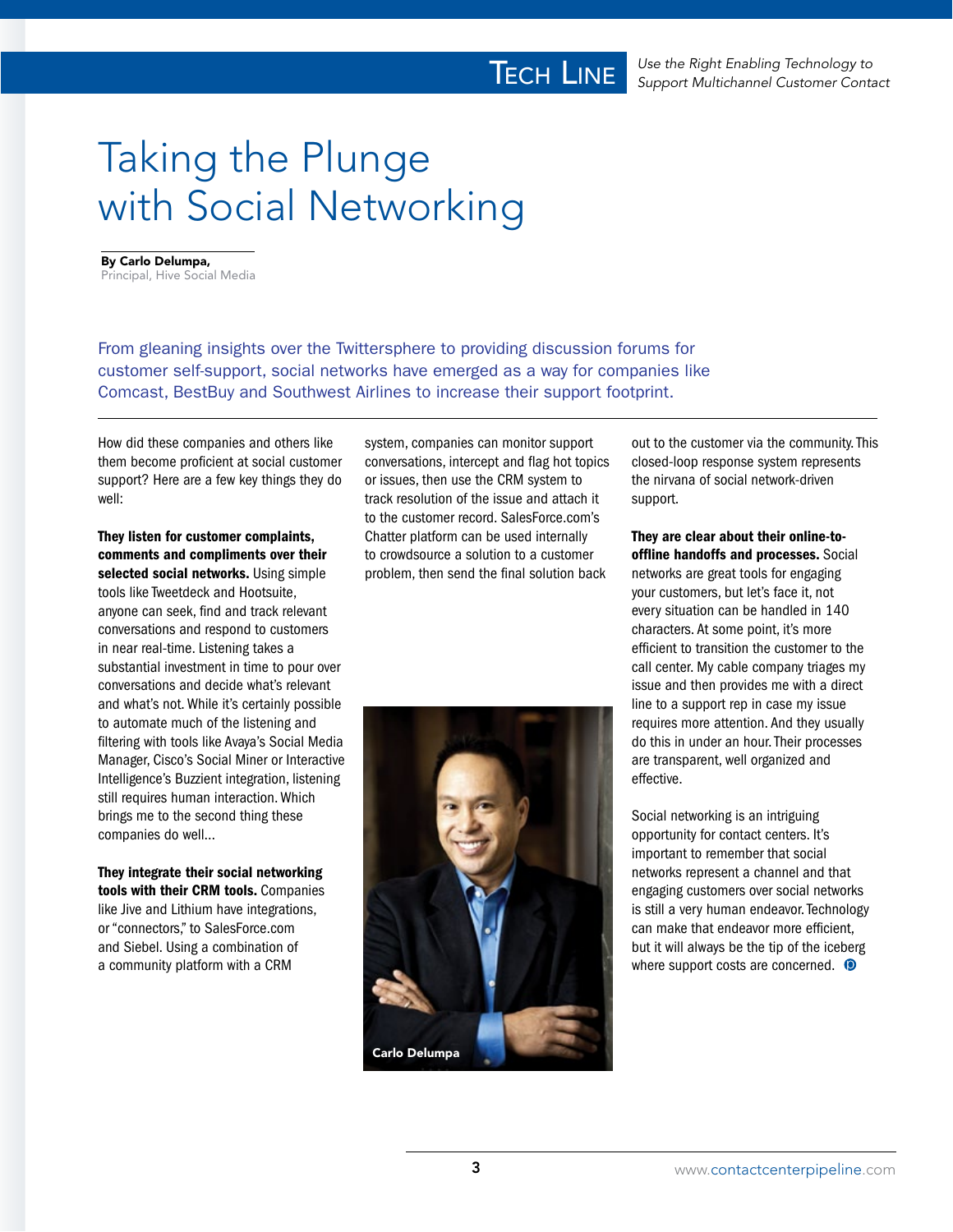#### $\rightharpoonup$  *page 2*

leverage this information. We need to extend that discipline to email, Web calls (VoIP, call-in, or callback), web chat and text messaging and consider what data elements best serve contact management (e.g., names, email addresses, subject lines, URLs, Facebook or Twitter IDs, cell phone numbers for SMS).

Armed with information about our customer or prospect and the reason for the contact, each "media server" has the means to open a messaging stream with a multimedia routing engine: "Here's what I know about this contact (who, what media, from where, for what purpose). What should I do with it?" The routing engine can use a common set of business rules and skills to identify response mechanisms and resources, prioritize workload and manage service levels. Computer telephony integration (CTI) can then facilitate "screen pop" upon delivery. This "dialog" is relevant to all types of contacts as well as transfers within and across channels. All of the main players in the ACD/CTI market (e.g., Aspect, Avaya, Cisco, Genesys, Interactive Intelligence, Siemens) and hosted solutions providers (e.g., Contactual, Echopass, inContact) support multimedia routing.

Contact routing, handling and performance management will vary considerably by media, but the same tools that are essential to traditional assisted service channels apply to multichannel activity—workforce management, quality monitoring, etc. Some considerations as you assess staffing requirements, business rules, service levels, quality assurance and metrics include the following:

- Each medium is a skill. Agents have different comfort levels and talents with respect to voice, text and short-message communication. For agents skilled at chat, contact-routing business rules need to consider the optimal number of simultaneous contacts per agent, balancing agent efficiency against service quality and effectiveness.
- "Blended agents" takes on a whole new meaning in a multichannel environment. Keys to success include appropriate notifications/transitions as agents move from one medium to another, and fair and reasonable performance metrics to accommodate the variability in contact requirements.
- Response times differ by choice of media; e.g., immediate response for real-time

contact, reasonable delay for the rest. Given appropriate input on who is contacting and why, some interactions may be addressed by automated agents.

**TECH LINE** 

- Transitions from one channel (or department) to another need to be as seamless as possible even when such "channel crossings" are separated in time.
- Quality assurance criteria should adhere to common overarching standards while addressing the unique character of the medium. For example, written communication may have spelling, grammar and/or word usage criteria. Voice communication generally places greater weight on "soft skills" than its text-based counterparts.
- Different media put different expectations on workforce planning—forecasting, scheduling and tracking. Planning for random arrivals and real-time response for voice calls differs from media that give you hours to respond or enable the CSR to handle multiple contacts simultaneously.
- Manager, supervisor and agent dashboards need to reflect the full extent of the center, team and individual responsibilities at a glance. Performance expectations at all levels of the organization need to be reasonable, straightforward, and easily measured and monitored to allow for realtime action.

## Strive for Excellence in Self-Service

Contact center managers have long had visions of driving routine transactions to selfservice channels. One of the key benefits of a comprehensive analytics solution is the ability to determine when and where self-service applications offer opportunities to offload contacts from higher cost modes of contact. Opportunities include:

- Appropriate use of automated speech recognition (ASR) versus touch-tone user interface
- Tuning the ASR to understand speech patterns
- Improving navigation to help users locate the desired transaction type
- Providing clear, step-by-step instructions

 $\rightarrow$  page 5